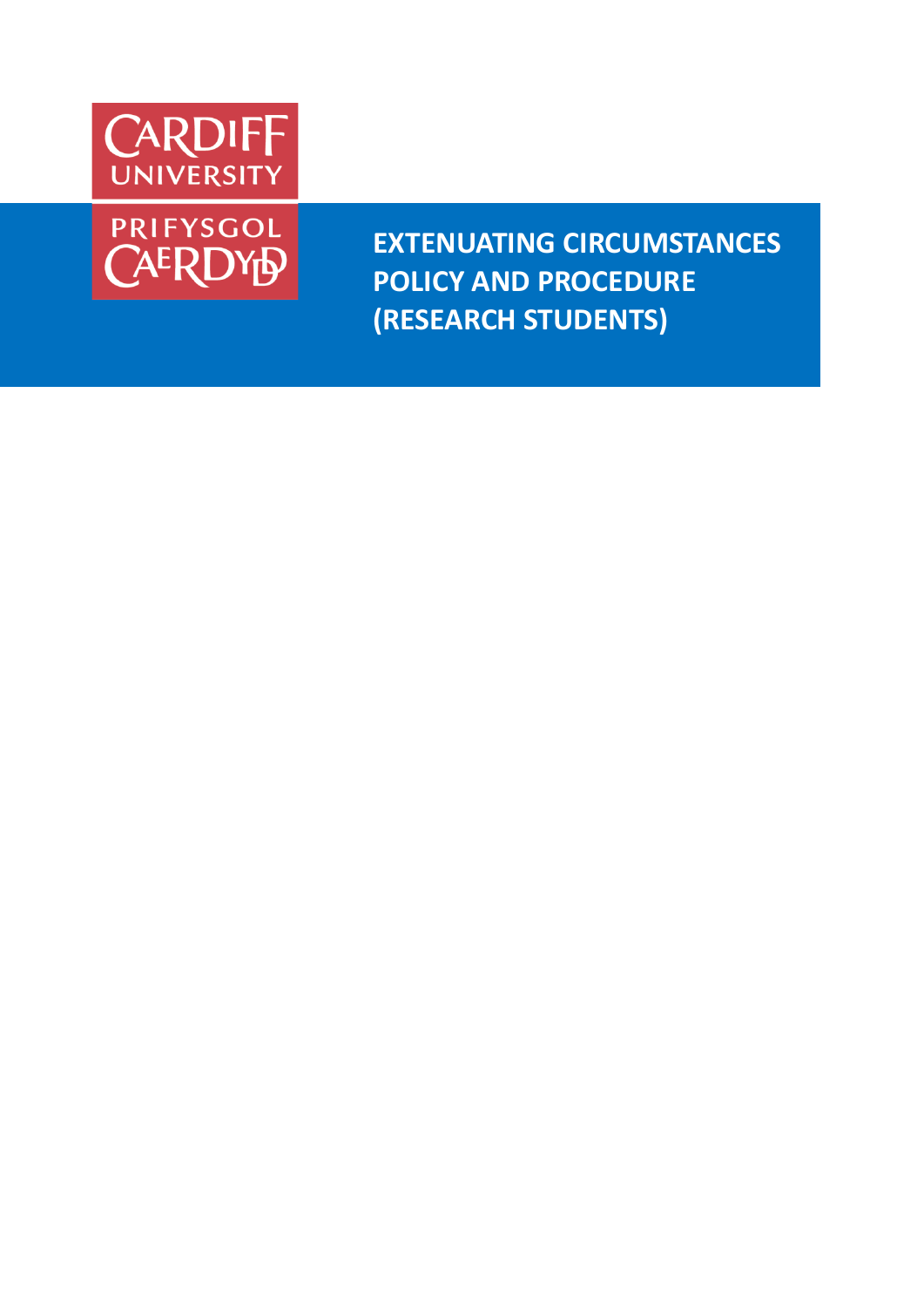| <b>Document Title</b>                                                                                                                                                  | <b>Extenuating Circumstances Policy and</b><br>Procedure (Research Students)                                                                                                  |
|------------------------------------------------------------------------------------------------------------------------------------------------------------------------|-------------------------------------------------------------------------------------------------------------------------------------------------------------------------------|
| <b>Version</b>                                                                                                                                                         | 3.0                                                                                                                                                                           |
| Date Approved by Senate / ASQC                                                                                                                                         | First approved: 31.10.2018 (Senate)<br><b>Current version: 18.05.2021</b><br>(substantive changes) (ASQC)                                                                     |
| Date of Effect                                                                                                                                                         | 01.08.2021                                                                                                                                                                    |
| <b>Variations approved for Academic</b><br>Session 2021/22 under the<br>University's 'Framework for<br>Variations' and in response to<br><b>COVID-19 circumstances</b> | College Postgraduate Deans may use<br>their discretion to waive the requirement<br>for supporting documentation as part of<br>interruption of study or extension<br>requests. |
| <b>Document Owner</b>                                                                                                                                                  | <b>PGR Quality and Operations, Registry</b>                                                                                                                                   |
| <b>Contact</b>                                                                                                                                                         | pgr@cardiff.ac.uk                                                                                                                                                             |
| <b>Parent Regulation</b>                                                                                                                                               | <b>Research Degree Assessment</b><br>Regulations                                                                                                                              |
| <b>Related Documents</b>                                                                                                                                               | Interruption of Study and Extension to<br><b>Time Limit Policy and Procedure</b><br>(Research Students)<br>Policy and Procedure on the Monitoring<br>of Research Students     |

#### **Alignment with the Expectations and Core practices of the revised [UK](https://www.qaa.ac.uk/quality-code)  [Quality Code for Higher Education](https://www.qaa.ac.uk/quality-code)**

This policy and procedure aligns with the following relevant Expectations and Core practices of the [UK Quality Code for Higher Education:](https://www.qaa.ac.uk/quality-code)

| <b>Expectations for standards</b>   | <b>Expectations for quality</b>                                                                                                                           |
|-------------------------------------|-----------------------------------------------------------------------------------------------------------------------------------------------------------|
|                                     | From admission through to completion,<br>all students are provided with the<br>support that they need to succeed in<br>and benefit from higher education. |
|                                     |                                                                                                                                                           |
| <b>Core practices for standards</b> | <b>Core practices for quality</b>                                                                                                                         |
|                                     | The provider has sufficient appropriately<br>qualified and skilled staff to deliver a<br>high-quality academic experience.                                |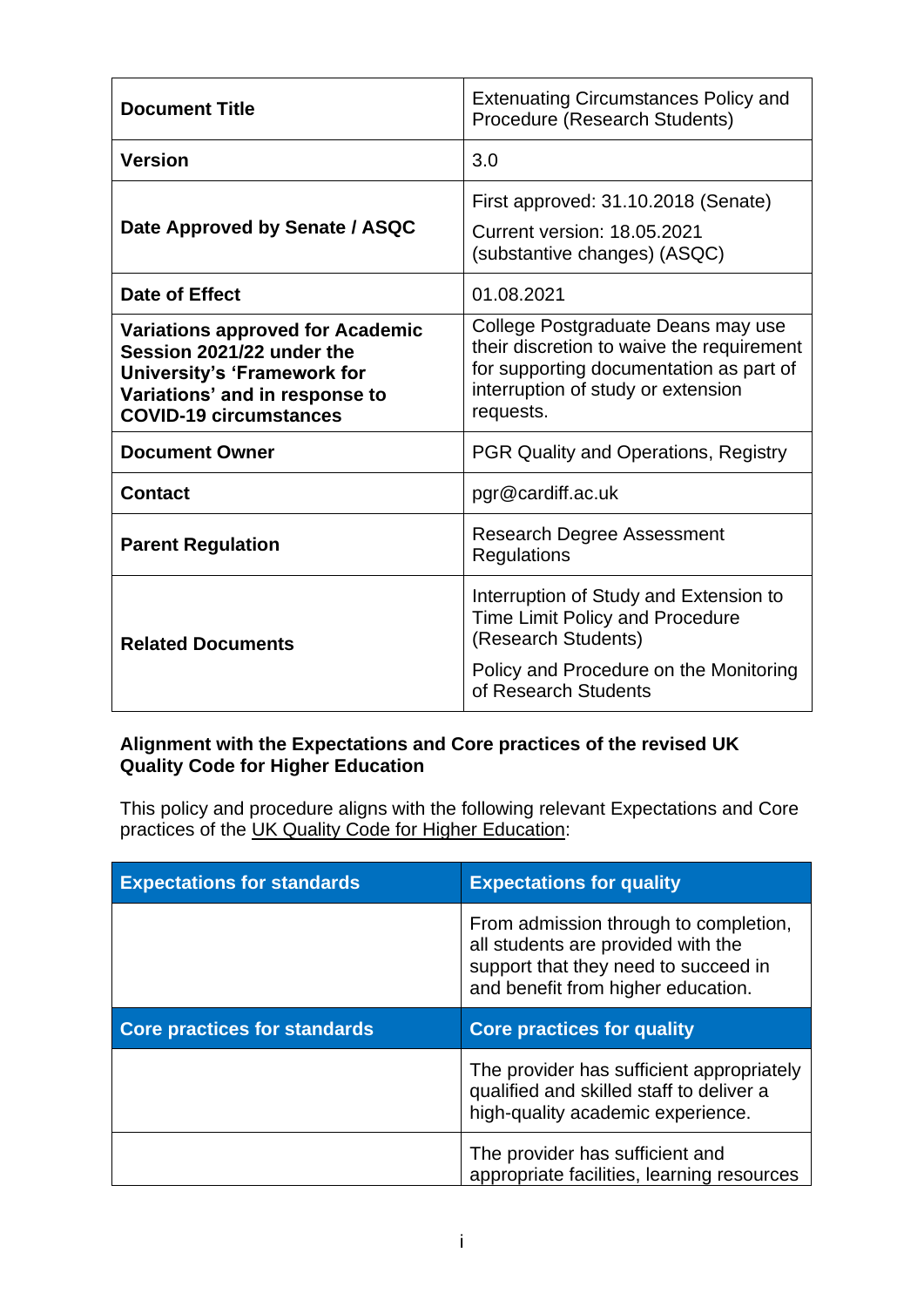|                                                                                                                                      | and student support services to deliver<br>a high-quality academic experience.                                                      |
|--------------------------------------------------------------------------------------------------------------------------------------|-------------------------------------------------------------------------------------------------------------------------------------|
|                                                                                                                                      | The provider actively engages students,<br>individually and collectively, in the<br>quality of their educational experience.        |
|                                                                                                                                      | The provider has fair and transparent<br>procedures for handling complaints and<br>appeals which are accessible to all<br>students. |
|                                                                                                                                      | Where the provider offers research<br>degrees, it delivers these in appropriate<br>and supportive research environments.            |
|                                                                                                                                      | The provider supports all students to<br>achieve successful academic and<br>professional outcomes.                                  |
|                                                                                                                                      |                                                                                                                                     |
| <b>Common practices for standards</b>                                                                                                | <b>Common practices for quality</b>                                                                                                 |
| The provider reviews its core practices<br>for standards regularly and uses the<br>outcomes to drive improvement and<br>enhancement. | The provider reviews its core practices<br>for quality regularly and uses the<br>outcomes to drive improvement and<br>enhancement.  |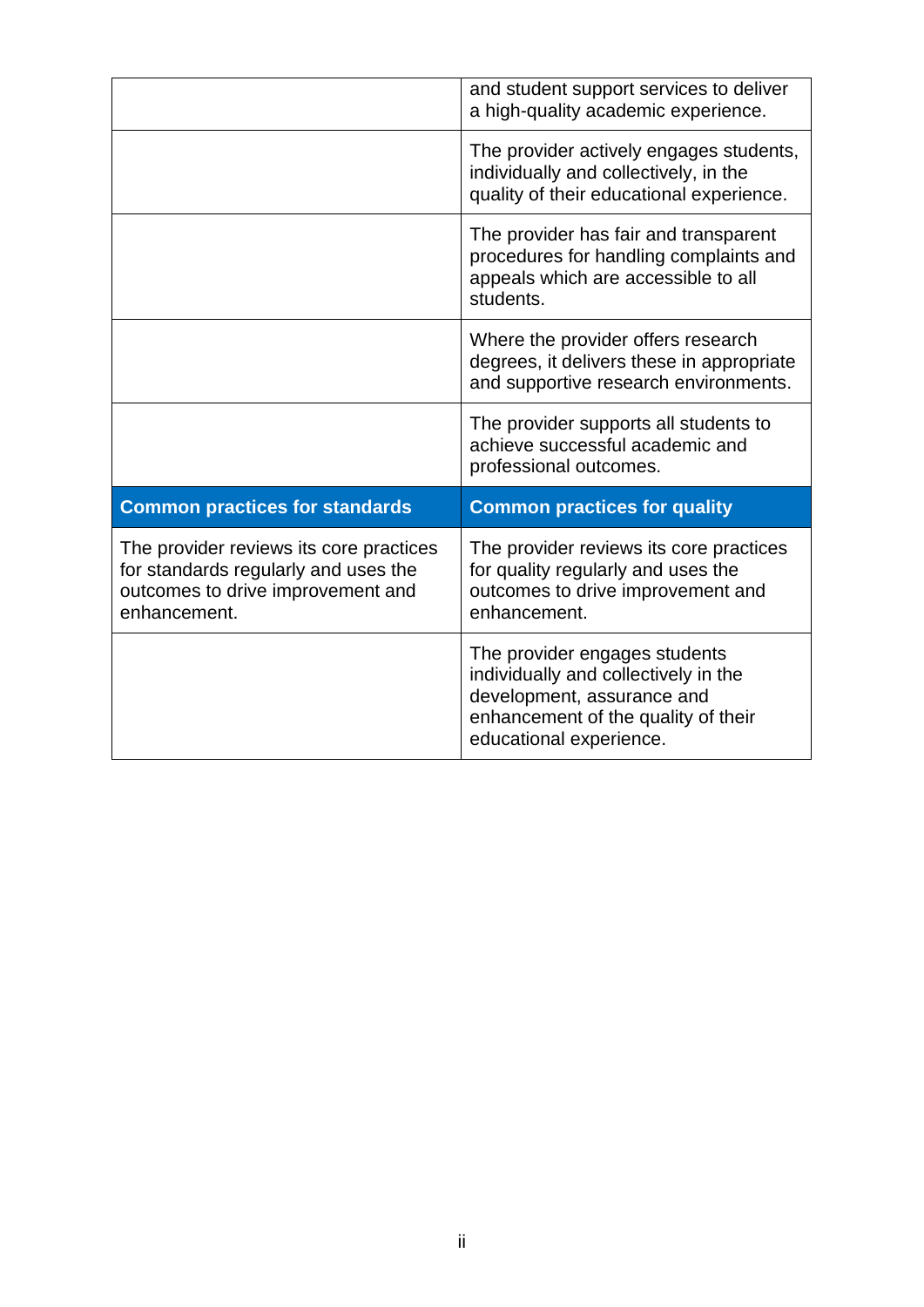# **Extenuating Circumstances Policy and Procedure (Research Students)**

The University's [Student Support Centres](https://www.cardiff.ac.uk/study/student-life/student-support) offer a comprehensive range of supportive services, including counselling, disability and dyslexia support, and financial advice. In addition, the Students' Union operate an independent [Student Advice](https://www.cardiffstudents.com/advice/) service to provide students with neutral support and guidance on a range of personal and academic-related matters. The Student Support Centres and Student Advice are available to research students and both services are free, impartial, confidential and non-judgmental.

If you have a disability, mental health or long-term health condition for which you need adjustments to support you in your studies, you should contact the [Disability](http://www.cardiff.ac.uk/new-students/before-you-arrive/disability-and-dyslexia-support)  [and Dyslexia Service](http://www.cardiff.ac.uk/new-students/before-you-arrive/disability-and-dyslexia-support) as soon as possible. If appropriate, they will liaise with your School and Professional Services to ensure that your support needs are met.

## **Policy**

#### 1. **General Statements**

- 1.1 This policy and procedure applies to research students for the duration of their candidature, including the 'completing thesis' stage, pre- and postexamination, and during any resubmission period.<sup>1</sup> It may be followed in relation to progress monitoring (including any warning of exclusion/downgrade period), thesis submission and examination.
- 1.2 It does not apply to undergraduate or postgraduate taught (including MRes) students, for which a separate extenuating circumstances policy exists.
- 1.3 Students undertaking Professional Doctorates should follow this procedure only in relation to the research stage of the programme. In the case of Professional Doctorate programmes that do not have distinct 'taught' and 'research' stages (e.g. Doctor of Clinical Psychology), the Programme Director shall determine whether this policy and procedure or the separate extenuating circumstances policy for taught students shall apply, as appropriate to the stage of the candidature.
- 1.4 As a research student, you are responsible for your academic progress. Continued registration on your programme of study is conditional on you maintaining adequate progress in accordance with the [Policy and Procedure](https://intranet.cardiff.ac.uk/?a=1400672)  [on the Monitoring of Research Students.](https://intranet.cardiff.ac.uk/?a=1400672)
- 1.5 We recognise, however, that during the course of your studies you may encounter challenging personal circumstances that are **unforeseen and unavoidable**, and which disrupt your ability to study for a short or long period of time. Where they are **serious** and have a **significant adverse**

<sup>&</sup>lt;sup>1</sup> This excludes research students registered on occasional studies programmes as part of a formal collaborative arrangement. These students should refer to the policies and procedures of their home institution.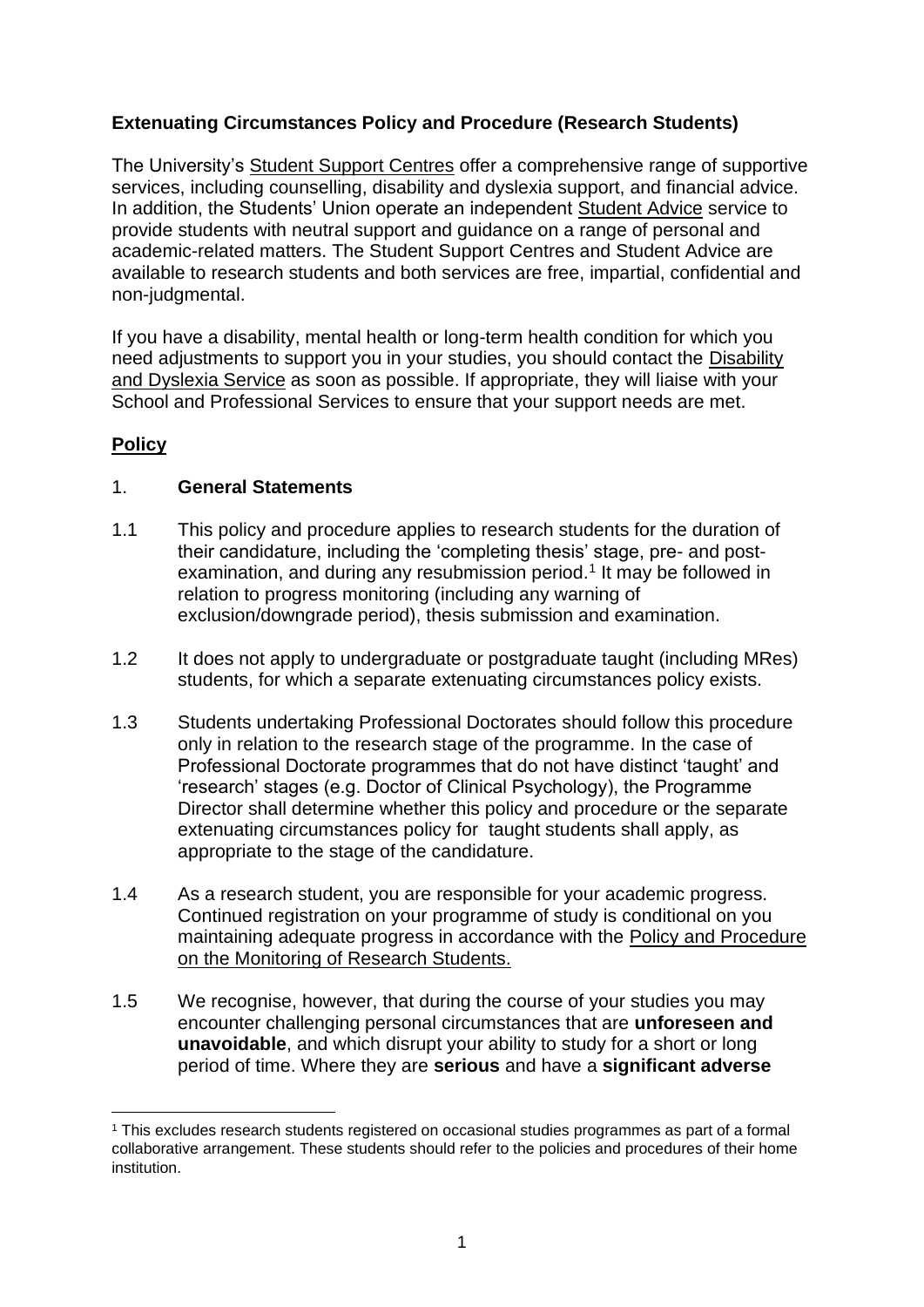**impact** on your academic progress or performance, they may be considered 'extenuating circumstances'.

- 1.6 The following are examples of extenuating circumstances:
	- serious time-limited illness or injury;
	- unanticipated change or worsening of a long-term health condition;
	- death of a close relative or friend, partner or significant other person;
	- unanticipated change in caring responsibilities (e.g. ill health of a dependent);
	- unexpected increase in work commitments (part-time students only);
	- being a victim of a serious crime;
	- disability, where it was not possible to put reasonable adjustments in place by the period in question, or where the adjustments were not effective;
	- unavoidable practical or logistical difficulty (e.g. time-limited inability to access facilities or resources due to a School or University problem).
- 1.7 The following will not be accepted as extenuating circumstances:
	- work commitments when registered as a full-time student or during the 'completing thesis' stage;
	- a change in the scope or direction of the research project;
	- minor ailments (cough or cold etc.);
	- holidays, weddings or other family-related events;
	- poor time management;
	- minor IT problems, as it is your responsibility to ensure that your work is appropriately backed-up;
	- general pressure of your studies, since this is common to all students and you are expected to manage your workload accordingly.
- 1.8 Long-term health conditions or disabilities are not considered extenuating circumstances, but if you experience an unexpected change or worsening of your condition that severely disrupts your studies, or if you encounter unrelated mitigating circumstances, you may request that these be taken into account. Students with ongoing conditions and/or disabilities are encouraged to meet with the University's Disability and Dyslexia Service so that appropriate reasonable adjustments can be considered.
- 1.9 Issues surrounding supervision, training or other elements of your programme will not be accepted as extenuating circumstances. Any problems relating to academic matters should be reported to your Director of Postgraduate Research and, if unresolved, via the [Student Complaints](https://www.cardiff.ac.uk/public-information/students-applicants/complaints)  [Procedure.](https://www.cardiff.ac.uk/public-information/students-applicants/complaints)
- 1.10 Only the most serious extenuating circumstances are likely to have a substantial adverse impact on your overall progress. This is because it is expected that you will make up any short absences or limited periods of reduced progress within the reporting period or over the total duration of your candidature by adjusting your Research or Completion Plan where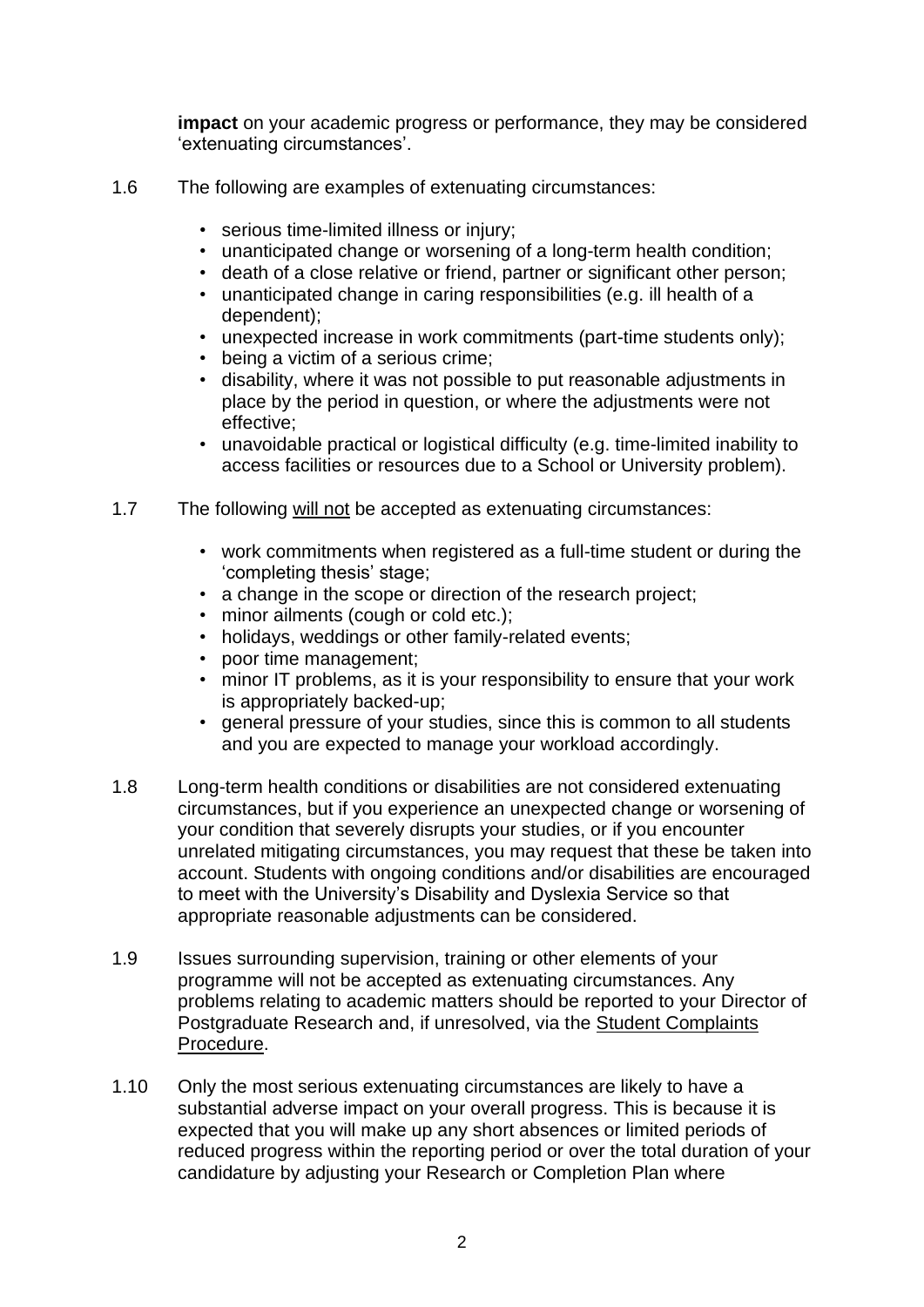necessary. Your supervisor(s) and Review Panel will discuss your progress and any necessary adjustments to your Research/Completion Plan with you at your regular monitoring events.

- 1.11 Where an adjustment to your Research/Completion Plan is not feasible, either due to the amount of time lost or the particular nature of the circumstances, you may make an application to extend your submission deadline in accordance with the [Interruption and Extension to Time Limit](https://intranet.cardiff.ac.uk/?a=1453561)  [Policy and Procedure \(Research Students\)](https://intranet.cardiff.ac.uk/?a=1453561) (see section 5). This option will be considered only as a last resort and only in response to extenuating circumstances that have been reported and reviewed in line with this procedure.
- 1.12 In some cases, it may be appropriate for you to make an application to suspend your studies temporarily. Your application will be considered in accordance with the [Interruption and Extension to Time](https://intranet.cardiff.ac.uk/?a=1453561) Limit Policy and [Procedure \(Research Students\).](https://intranet.cardiff.ac.uk/?a=1453561) If you are unable to study for a period of more than **28 days**, you are required to apply for a formal interruption of study.
- 1.13 You may experience extenuating circumstances before or after submission of your thesis. It is important to note, however, that reporting extenuating circumstances does not mean that they will be automatically accepted. It will not always be appropriate for remedial action to be taken and the remedies available will vary depending on the stage of your candidature.

## **Procedure**

#### 2. **Reporting Extenuating Circumstances**

- 2.1 You should make your supervisor(s) aware of any unforeseen circumstances that may have an adverse impact on your studies as soon as possible; ideally at the time they occur. If you would prefer not to disclose the circumstances to your supervisor(s), you should notify another member of the School's academic or professional services staff, such as the Director of Postgraduate Research or a member of the School Office. You may also wish to seek support or guidance from the University's support services or Student Advice.
- 2.2 Where it is apparent that the circumstances will impede your academic progress or performance irrevocably, you should report them formally to your School at the earliest opportunity and request that a remedy be considered (see section 4). Discussing your circumstances with your supervisor(s) or other staff does not constitute formal reporting, and it is your responsibility to report your circumstances promptly and appropriately, as outlined below, as they will not be considered retrospectively.
- 2.3 You should complete an [Adjustment to Study \(Extenuating Circumstances\)](https://intranet.cardiff.ac.uk/?a=314889)  [Form \(Research Students\)](https://intranet.cardiff.ac.uk/?a=314889) and provide a detailed description of the circumstances, the period of time affected and the impact that they have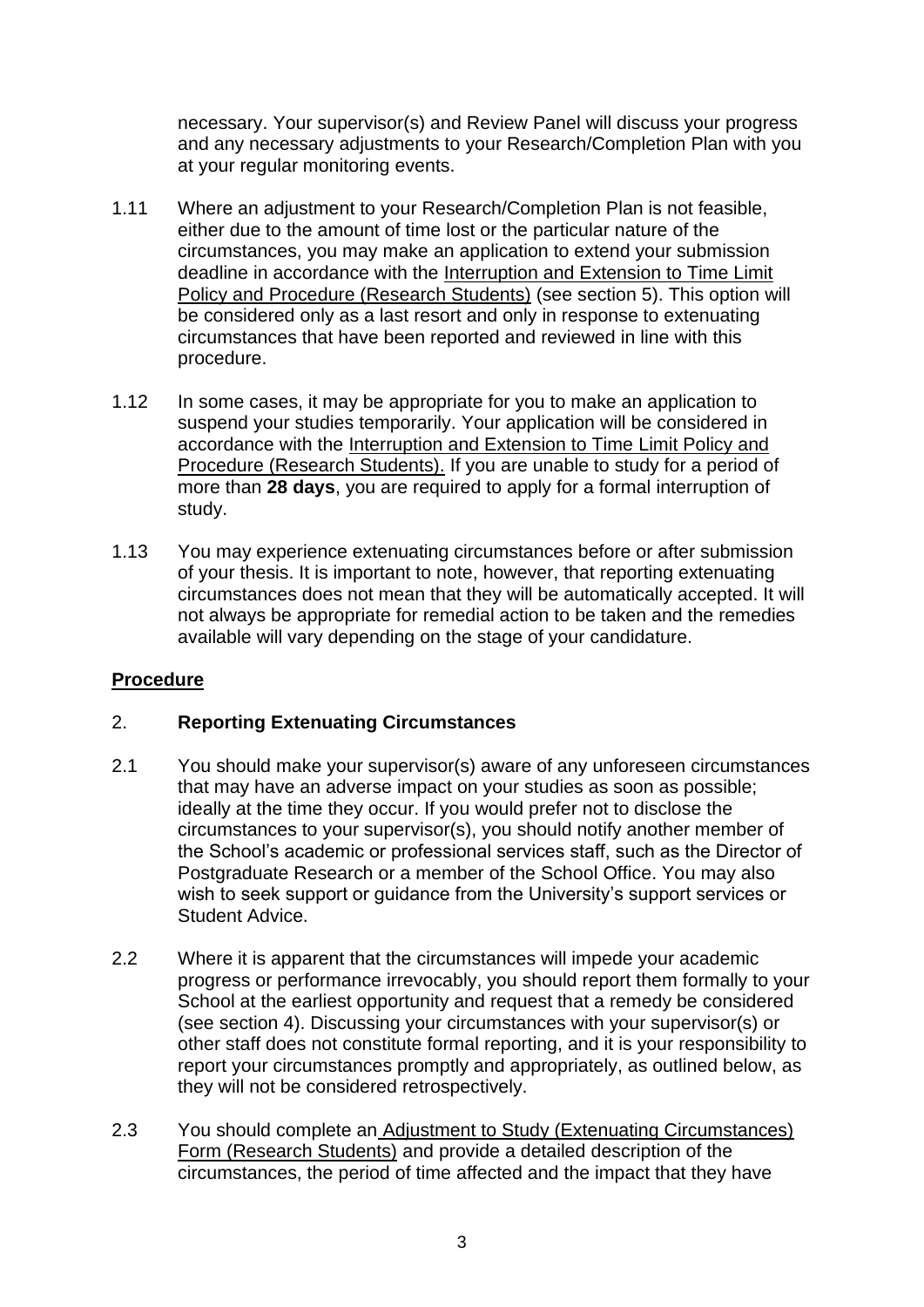had/are likely to have on your work. Your account must be supported by current and relevant independent documentary evidence, including medical/health certification or letters of support/explanation from a support service at the University or from a third party, where appropriate.

- 2.4 The supporting evidence must be submitted on documentation that is recognisably authentic and should be signed and dated by the relevant authority. It must be provided in English or Welsh (translated and authenticated, if necessary) and unaltered. You are responsible for covering the costs of providing the documents, including the translation, if relevant.
- 2.5 You should submit your completed form and supporting documentation to your School Office. The information that you submit will be treated sensitively and shared only with staff who need to know in order to process your request. If you would prefer to provide the information directly to the Extenuating Circumstances Group (see below) and not to the School Office, the Office will be able to provide instruction on how to do this.
- 2.6 If you disclose a disability or support issue, you will be encouraged to meet with the Student Support and Wellbeing Team so that they can offer support and, where appropriate, discuss reasonable adjustments with you.

#### 3. **Extenuating Circumstances Group**

- 3.1 Each School has an Extenuating Circumstances Group that meets regularly (in person or virtually) to consider requests. Members are nominated by the Head of School and include academic and professional services staff and disability/wellbeing representatives. In some cases, the Chair considers requests on behalf of the group.
- 3.2 The group (or Chair) may review requests for all students in the School, or the Head of School may convene a separate Extenuating Circumstances Group to consider requests from research students.
- 3.3 If a separate Extenuating Circumstances Group is established to consider postgraduate research matters, it will be chaired by a member of the School's academic staff, who may consider requests on behalf of the group. All members of the group, which may include other academic or professional services staff and disability/wellbeing representatives, will have received training appropriate to the role.
- 3.4 Your School's Director of Postgraduate Research or members of your supervisory team cannot be part of this group, as it is important that extenuating circumstances are considered by individuals who are independent of your supervisor(s) and from determining the appropriate remedy.
- 3.5 The role of the Extenuating Circumstances Group is to:
	- consider verifiable, evidence-based information only;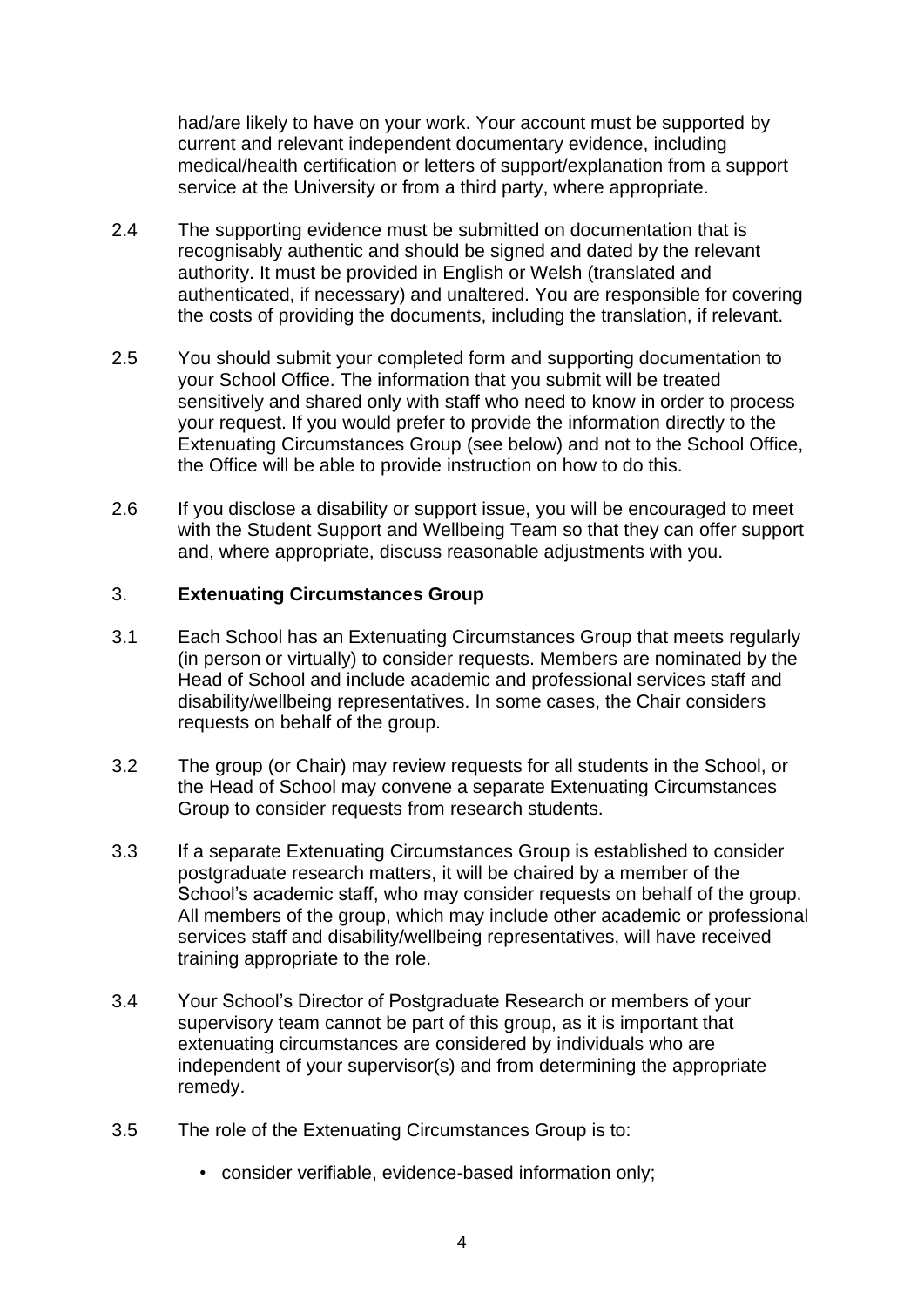- determine whether academic progress/performance has likely been/is likely to be affected by the circumstances;
- estimate the likely extent of the impact on academic progress/performance; and
- report to the Director of Postgraduate Research.
- 3.6 The Director of Postgraduate Research will receive the report of the Extenuating Circumstances Group. Where a remedy is considered justified and appropriate, the Director of Postgraduate Research will discuss this with you and your supervisor(s) and appropriate action will be taken.
- 3.7 Where the circumstances have had a significant adverse effect on your progress and you have been unable to make up time lost by your 9- Month/Annual Review, the Director of Postgraduate Research will also consult with the Review Panel convened to assess your progress. The quantity and quality of work undertaken since your last formal review will be taken into account when possible remedies are considered.
- 3.8 In some cases, the remedy proposed may require consideration by a College Postgraduate Dean on behalf of the Academic Standards and Quality Committee (ASQC) (e.g. where an extension to your submission deadline or an interruption of study is appropriate, or where adjustments to the format of your viva are requested). In such cases, your School will review your application in the first instance and will make a recommendation to the College Postgraduate Dean.

#### 4. **Options and Remedies**

- 4.1 Where the circumstances reported justify remedial action, an adjustment will be made to help support you in the successful completion of your studies. This will vary according to the nature and timing of the circumstances and the length of time you have been affected.
- 4.2 In some cases, a minor adjustment for a time-limited or isolated event will be sufficient; in other cases, more substantial action will be appropriate. The options and remedies are outlined below in relation to the key stages of your candidature.

## **Progress Monitoring**

#### *Submission of work for review*

- 4.3 Your progress will be monitored formally through a series of regular events in accordance with the [Policy and Procedure for the Monitoring of Research](https://intranet.cardiff.ac.uk/?a=1400672)  [Students.](https://intranet.cardiff.ac.uk/?a=1400672) This allows your School to assess the quality of your work and your rate of progress against the schedule in your Research/Completion Plan.
- 4.4 If you are unable to submit work for review by your progress monitoring deadline (either the Initial, Interim or 9-Month/Annual Review) as a result of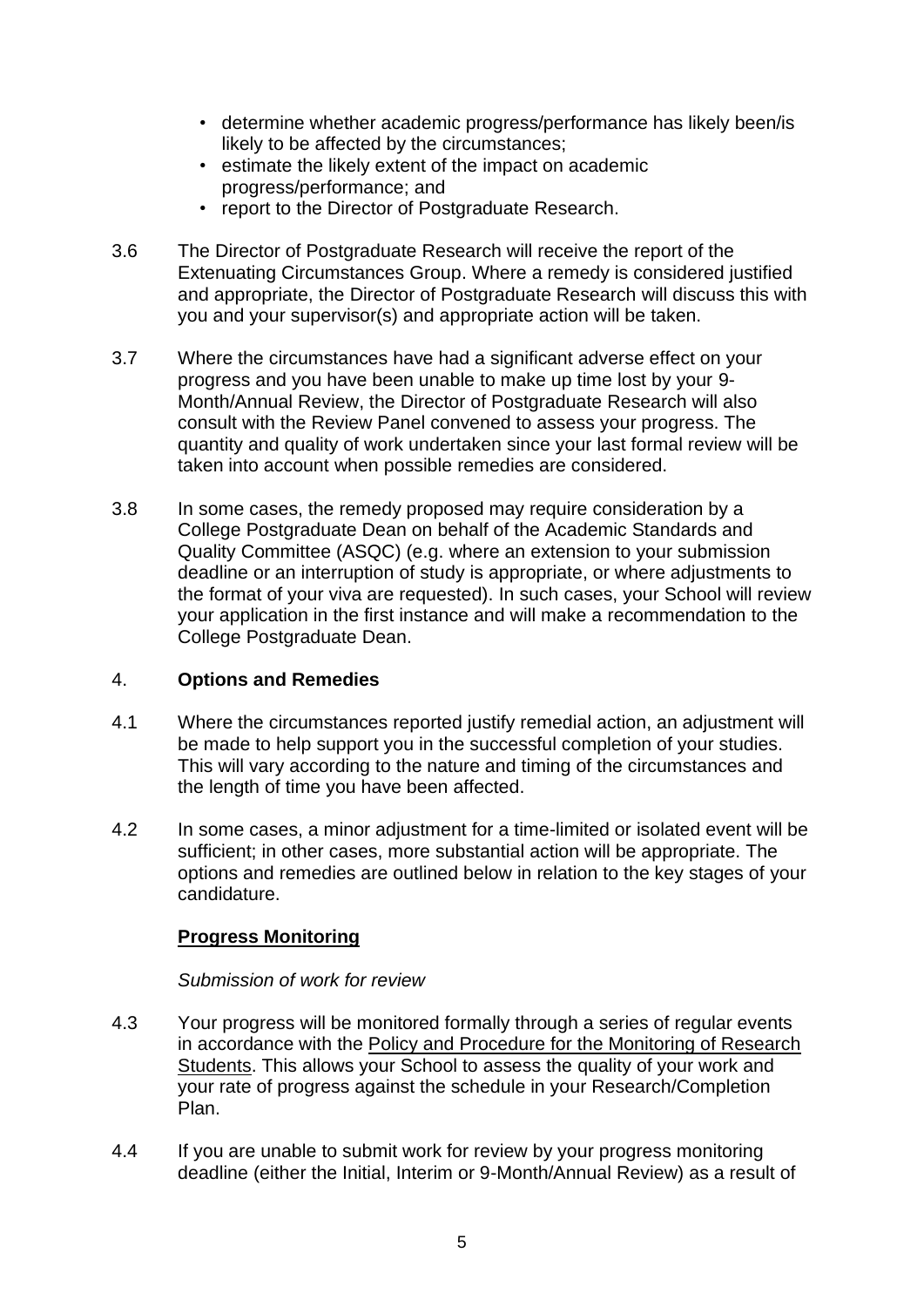extenuating circumstances that have occurred in the reporting period, you may request that the event be postponed by **up to 28 days.** This may be appropriate in the case of a single, short-term incident or event, such as a brief but acute period of ill health, hospitalisation or bereavement, where submission of work by the deadline is not possible.<sup>2</sup>

4.5 The decision to grant or deny a brief postponement to a progress monitoring event will be taken by your School's Director of Postgraduate Research in light of the report from the School's Extenuating Circumstances Group. If postponement is permitted, your School will notify Registry so that necessary changes can be made to your student record.

#### *9-Month/Annual Review assessment*

- 4.6 If you encounter unforeseen circumstances that have a significant adverse impact on your progress or academic performance, it is imperative that you report them to your School at the earliest opportunity. This must be **no later than 14 days** before your 9-Month/Annual Review deadline. Any circumstances reported **less than 14 days** before your monitoring deadline will not be taken into account by the Review Panel, unless you provide clear justification for the late reporting.
- 4.7 The Review Panel will assess your written work and the progress that you have made in the reporting period against your Research/Completion Plan. Where you have reported extenuating circumstances and these have been considered by your Director of Postgraduate Research to warrant remedial action, they will be taken into account by the Review Panel when determining their recommendation.
- 4.8 It may be appropriate for the Review Panel to report that your progress is *'considered satisfactory in the circumstances'*. This means that the Review Panel is aware that you have encountered unforeseen circumstances beyond your control that have had a considerable detrimental impact on your work. In recognition of the extenuating circumstances, continued registration on your programme of study will be confirmed as a remedy.
- 4.9 Depending on the precise impact of the circumstances on either the standard of your work or your progress during the reporting period, you may be required to adjust your Research/Completion Plan in either scope or timing to ensure that you remain on track to complete your thesis within your time limit.
- 4.10 Where (further) adjustment to your Research/Completion Plan is not possible, your School may support you at the 9-Month/Annual Review stage in making an application to extend your submission deadline by a period of

<sup>2</sup> If you are unable to study for more than 28 days, you should apply for an interruption of study. If approved, your progress monitoring deadline will be adjusted by a period commensurate with the length of your interruption. You will not be required to submit work for review while on a period of approved interruption.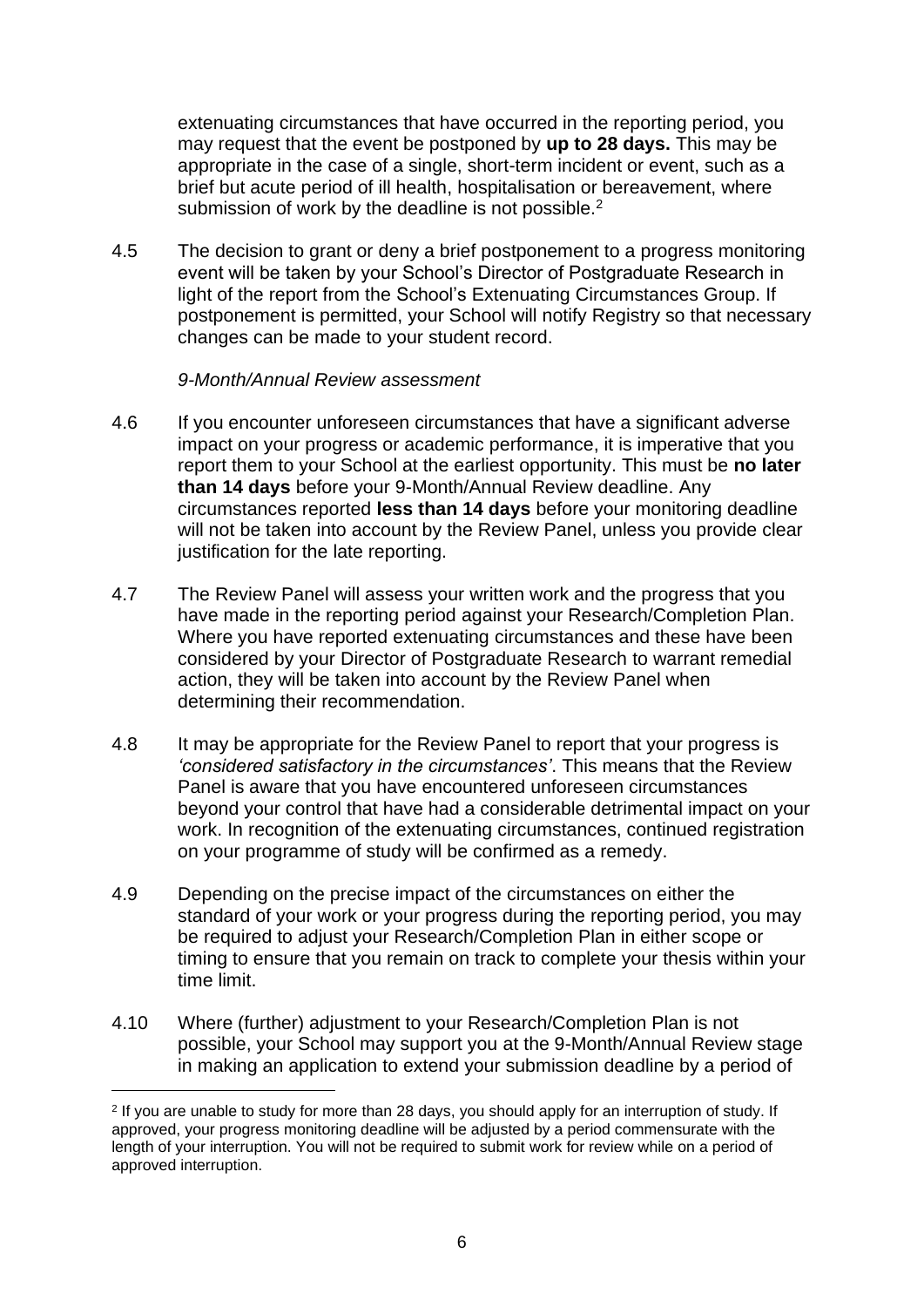time commensurate with the extenuating circumstances evidenced (see section 5).

## **Warning of Exclusion/Downgrade**

- 4.11 If you have been placed on a Warning of Exclusion/Downgrade as a result of concerns raised about your progress or engagement and you are unable to submit work or otherwise demonstrate re-engagement by your deadline as a result of extenuating circumstances that have occurred in the warning period, you may request that the deadline be postponed by **up to 28 days.**
- 4.12 The postponement of the deadline may be considered appropriate in cases of short-term or isolated disruption, such as a brief but acute period of ill health, where submission of work by the required date is not possible.
- 4.13 If you encounter unforeseen circumstances that are serious in nature and which impede your ability to meet the objectives that you have been set (in full or part) in the warning period, it is imperative that you report your circumstances formally to your School, as described above, **at least 14 days**  before your deadline. Any circumstances reported **less than 14 days** before your deadline will not be taken into account, unless you provide clear justification for the late reporting.
- 4.14 Your supervisor(s) and an independent reviewer will consider the written work submitted against the agreed objectives. On the basis of their report, and in light of the report from the Extenuating Circumstances Group, the Director of Postgraduate Research may, in consultation with your supervisor(s), recommend to the Head of School that you be permitted one further attempt within a period not exceeding 12 weeks.

## **Oral examination (viva)**

- 4.15 If you experience extenuating circumstances following the submission of your thesis, it may be appropriate for your viva to be postponed or rescheduled. It is important that you inform your School as soon as possible if you are unable to attend the planned date of your viva, or if you have a justifiable reason to delay the scheduling of the examination, to allow the necessary arrangements to be made. The viva must be held within 12 months of submission, unless there are exceptional circumstances.
- 4.16 Any extenuating circumstances that have occurred in the course of your studies will remain separate from the final academic decision on your thesis, so it would not be usual for the circumstances to be reported to the Examining Board unless they will impact on your performance in the viva.
- 4.17 Where extenuating circumstances arise before your viva and they are likely to affect your performance, you should report them to your School at the earliest opportunity. If necessary, the Convenor of the Examining Board will take these into account when arranging the time and location of the examination. Depending on the nature of the circumstances, the Convenor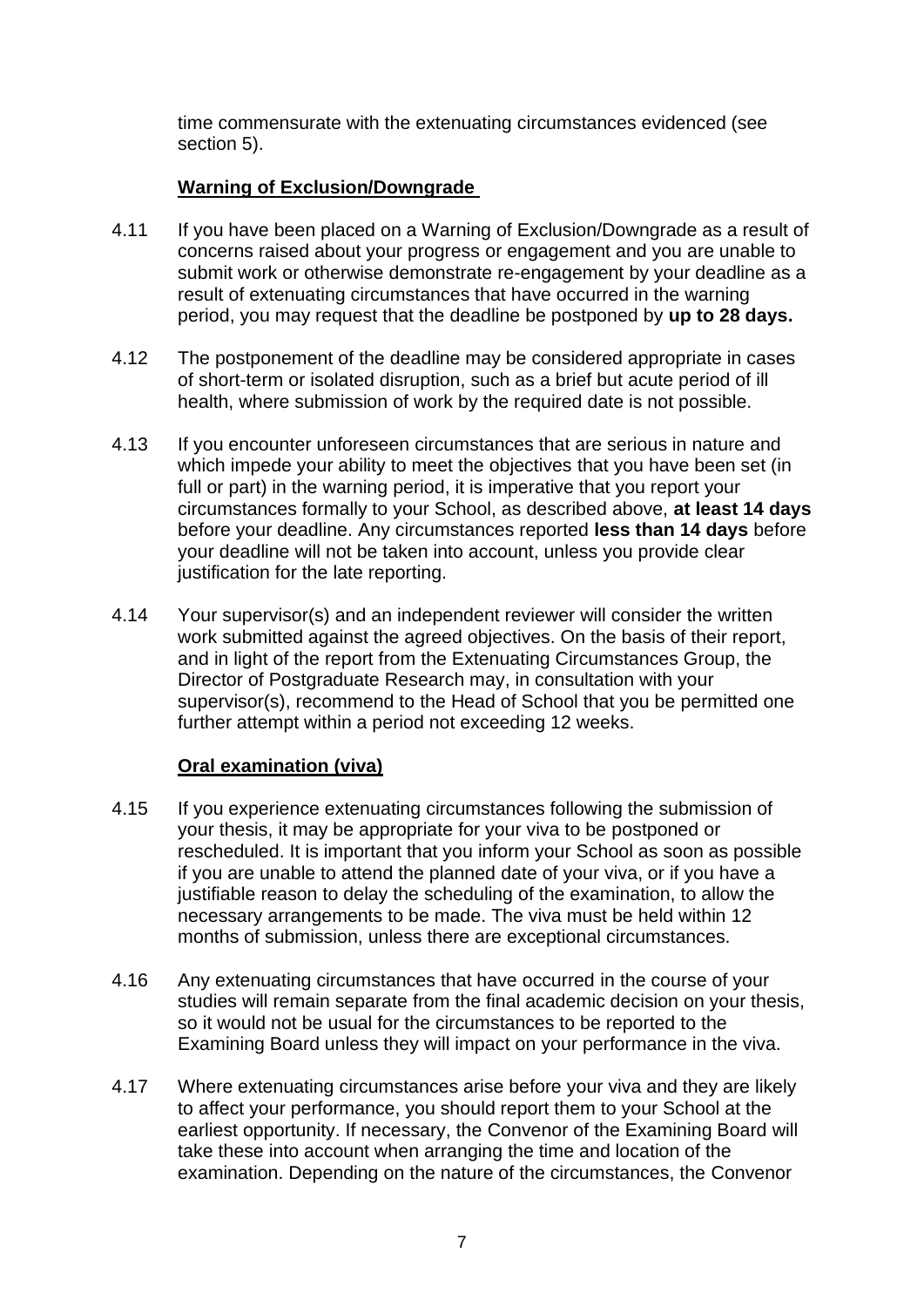may also advise the Chair to make adjustments to the conduct of the viva (e.g. scheduling frequent short breaks).

4.18 In exceptional cases, it may be appropriate for the School to make an application to the University on your behalf to hold the viva at a location outside of the University or by electronic means as a remedy for the extenuating circumstances.<sup>3</sup>

### **12-week thesis corrections period**

- 4.19 If you are unable to submit the final, corrected version of your thesis within the 12-week time limit as a result of extenuating circumstances that have occurred in the period following your viva, you should report the circumstances to your School and request that your deadline is extended.
- 4.20 Your request will be reviewed, as above, and where this is considered an appropriate remedy for your extenuating circumstances, an extension of **up to 4 weeks** may be granted at the discretion of your Head of School.<sup>4</sup>
- 4.21 Where an extension of **more than 4 weeks** is requested and deemed appropriate, you may make an application for the consideration of a College Postgraduate Dean.
- 4.22 Unless the circumstances are exceptional, the deadline will not be extended by a period of more than **12 weeks** from the original deadline.

## 5. **Extension to Thesis Submission/Resubmission Deadline**

- 5.1 All applications for extensions to the time limit are considered by a College Postgraduate Dean in accordance with the [Interruption and Extension to](https://intranet.cardiff.ac.uk/?a=1453561)  [Time Limit Policy and Procedure \(Research Students\).](https://intranet.cardiff.ac.uk/?a=1453561)
- 5.2 Where extenuating circumstances arise during the **'fees-payable' stage of your candidature,** adjustment to your Research Plan should be considered in the first instance in order to accommodate the time lost and ensure that you are able to submit a full draft of your thesis by the end of this period. An application for an extension will only be considered when you are in your registered period of study where there is pertinent evidence at the **9- Month/Annual Review stage** that (further) adjustment to the Research Plan is not feasible.

<sup>&</sup>lt;sup>3</sup> A viva will be held via electronic means in exceptional circumstances only. Applications will need to be made to the University in accordance with the [Policy and Procedure for the Arrangement and](https://intranet.cardiff.ac.uk/?a=1490664)  [Conduct of Research Degree Examinations \(Viva\) in Alternative Formats.](https://intranet.cardiff.ac.uk/?a=1490664)

 $4$  An extension to the thesis corrections deadline by up to  $4$  weeks from the date of the examination may be granted at the discretion of the Head of School where considered an appropriate adjustment to extenuating circumstances. In such cases, the School must inform the Registry that this action has been taken so that the student's record can be adjusted accordingly. Where an extension in excess of 4 weeks is required, applications must be considered by a College Postgraduate Dean in accordance with the [Interruption and Extension to Time Limit Policy and Procedure \(Research Students\).](https://intranet.cardiff.ac.uk/?a=1453561)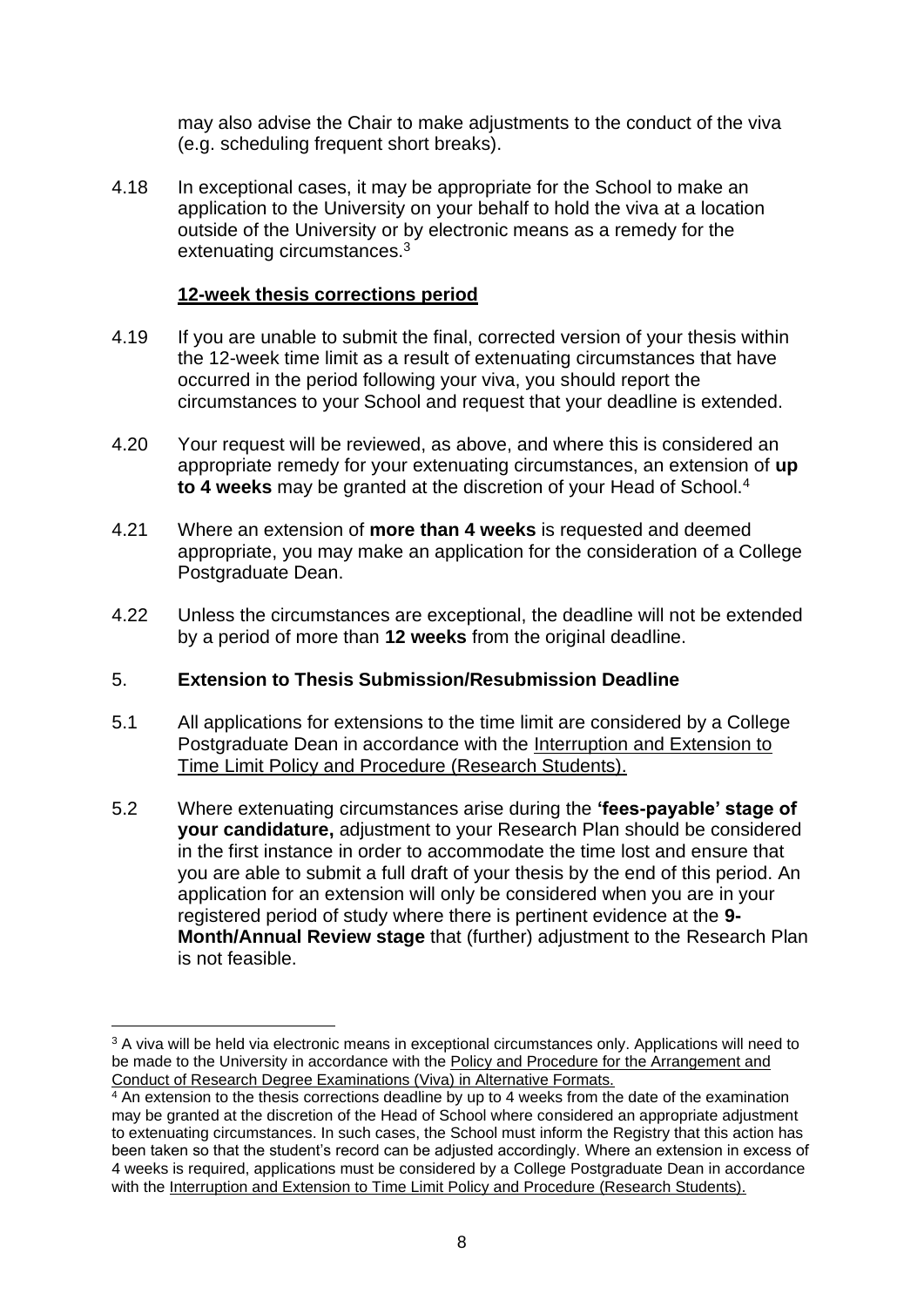- 5.3 Where extenuating circumstances arise during your **'completing thesis' stage** or the formal **resubmission period**, you should make every effort to adjust your Completion Plan in consultation with your supervisor(s) to ensure that you are able to submit a viable thesis by your submission deadline. Where you are unable to meet your deadline as a result of extenuating circumstances, you may make an application to extend your time limit.
- 5.4 In reviewing the application, the College Postgraduate Dean will take into account the report from the Extenuating Circumstances Group, the statement from your supervisor(s), the Director of Postgraduate Research's recommendation, and all supporting documentation.

### 6. **Interruption of Study**

- 6.1 You may make a request to suspend your studies temporarily at any stage in your candidature due to extenuating circumstances if they meet the criteria outlined in the [Interruption and Extension to Time Limit Policy and Procedure](https://intranet.cardiff.ac.uk/?a=1453561)  [\(Research Students\).](https://intranet.cardiff.ac.uk/?a=1453561)
- 6.2 The evidence submitted as part of your application will be considered by your School's Extenuating Circumstances Group in the first instance and on the basis of the group's report, the Director of Postgraduate Research will make a recommendation to the relevant College Postgraduate Dean. The application will be reviewed by a Dean in accordance with the [Interruption](https://intranet.cardiff.ac.uk/?a=1453561)  [and Extension to Time Limit Policy and Procedure \(Research Students\).](https://intranet.cardiff.ac.uk/?a=1453561)
- 6.3 An interruption of study may also be suggested to you in response to extenuating circumstances that you have reported, if the circumstances described meet the criteria for an interruption and it is considered appropriate that you take a clear break from your studies for a fixed period of time.

## 7. **Unsuccessful Applications**

7.1 If your application is unsuccessful and your request for a remedy is denied, the outcome will be as follows (as relevant to the stage of your candidature):

## **Progress Monitoring or Warning of Exclusion/Downgrade**

7.2 Your deadline remains unchanged. Failure to submit work by the deadline will be considered evidence of non-engagement with the programme and appropriate steps will be taken

*and/or*

7.3 Extenuating circumstances will not be taken into account and your submitted work will be assessed in accordance with the [Policy and Procedure on the](https://intranet.cardiff.ac.uk/?a=1400672)  [Monitoring of Research Students](https://intranet.cardiff.ac.uk/?a=1400672) / [Unsatisfactory Progress or Engagement](https://intranet.cardiff.ac.uk/?a=1483916)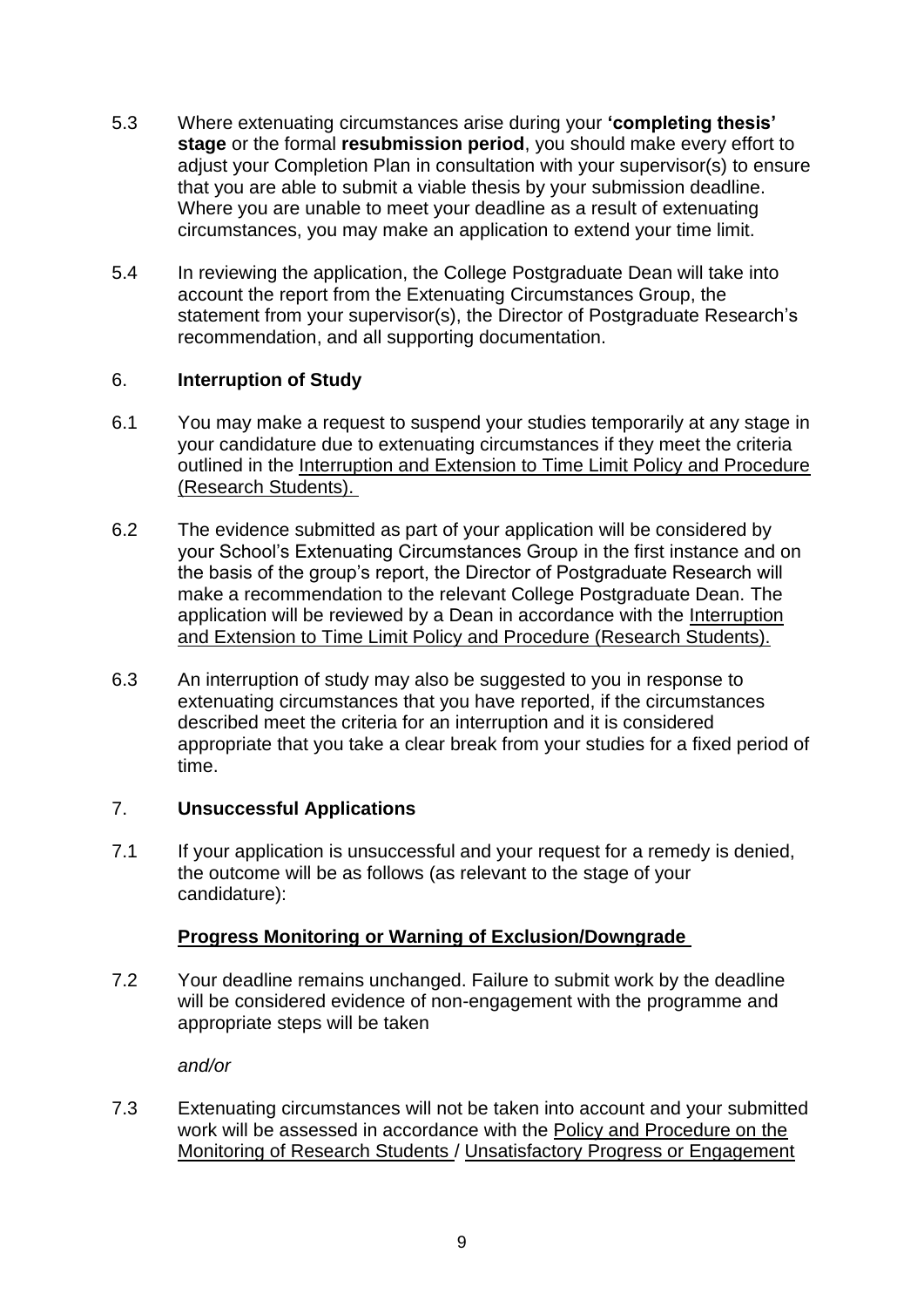# [Policy and Procedure \(Research Students\).](https://intranet.cardiff.ac.uk/?a=1483916)

### **Extension to time limit**

7.4 Your thesis submission/re-submission deadline will remain unchanged. Failure to submit a thesis for examination by the deadline may result in your registered status being withdrawn. A Late Submission may be considered (see [Policy on Late Submission of Research Degree Theses\)](https://intranet.cardiff.ac.uk/?a=1551354).

### **Interruption of study**

7.5 An authorised absence may be dealt with under the [Unsatisfactory Progress](https://intranet.cardiff.ac.uk/?a=1483916)  [or Engagement Policy and Procedure \(Research Students\).](https://intranet.cardiff.ac.uk/?a=1483916)

### **Oral examination (viva)**

7.6 No action will be taken in response to the information provided.

### **12-week thesis corrections period**

7.7 Your deadline remains unchanged.

#### 8. **Communicating the Outcome**

- 8.1 You will be informed of the outcome in writing **within 14 days** of the application being considered by the decision maker (Director of Postgraduate Research or College Postgraduate Dean, as relevant).
- 8.2 The Director of Postgraduate Research will liaise with relevant academic and/or professional services staff to ensure that any adjustments are made accordingly.

#### 9. **Appealing the Decision**

9.1 You may appeal a decision of this Policy and Procedure in accordance with the [University Review Procedure.](https://www.cardiff.ac.uk/__data/assets/pdf_file/0006/1547898/University-Review-Procedure.pdf)